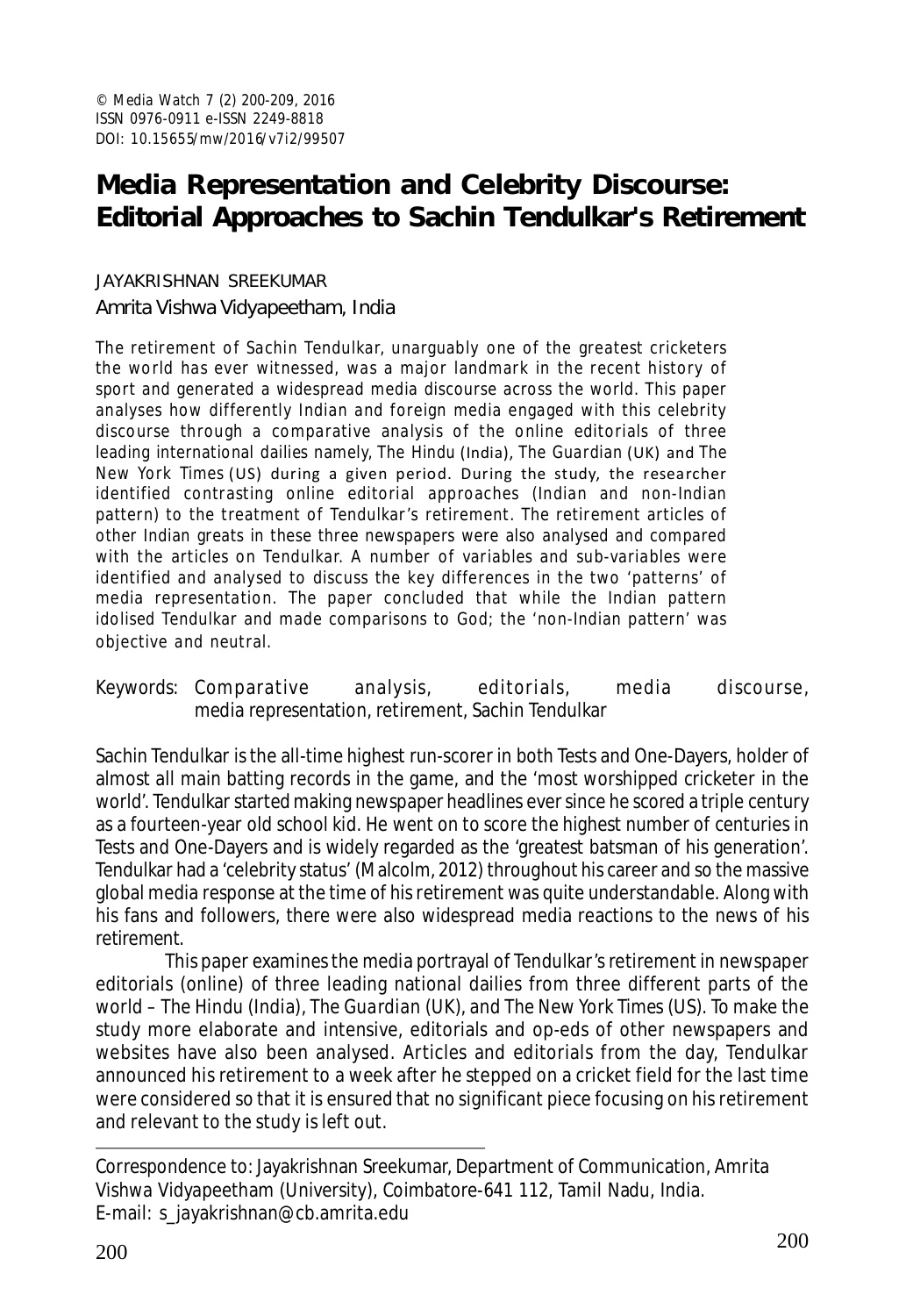The researcher identifies a contrasting 'pattern' in the media representation of Tendulkar's retirement and names it 'Indian pattern' and 'non-Indian pattern' while exploring the key differences. This paper argues that the 'Indian pattern', which constitutes articles and editorial pieces written by Indian writers or appeared in Indian media, constantly tried to satisfy their readers by highlighting Tendulkar's brilliance as a cricketer and charisma as a human being. On the other hand, the 'non-Indian pattern', which constitutes online articles and editorials written by non-Indian writers, took a different approach. They were neutral, critical at times, and highlighted other interesting elements concerning Tendulkar and his retirement.

Through a detailed comparative study, the paper sketches the nature of these two patterns and seeks to understand the impact the two styles could have created with the audience. It also analyses the media's treatment, mainly by these three newspapers, of other contemporary Indian greats who played alongside Tendulkar like Rahul Dravid, Sourav Ganguly and Anil Kumble and discusses the key similarities and differences in their approach in the context of 'Indian' and 'non-Indian patterns' through literature review and content analysis.

### **Celebrities in Newspapers**

According to a study conducted by 'Pew Research Centre for the People and the Press' in 2007, 87 per cent of people feel celebrities, their scandals and other related news get significant coverage. 54 per cent even blames the media for excessive coverage.<sup>1</sup>A report in the Indian daily '*The Hindu*' dated 3 May, 2011 have also cited newspapers' recent trend of an excessive coverage of celebrity and lifestyle related news<sup>2</sup>. This can be subjected to over-dependence on advertisements due to the increasing pressure to increase the revenue. However, there are also arguments that this can also be due to the common readers' addiction to 'trash' and unimportant news<sup>3</sup> (Frassinelli, 2010). It is also estimated that about 92 per cent of the editorial contents of English dailies like *The Sun* and *Mirror* is devoted to celebrity gossip and sports (Rooney, 1998). A similar trend can be seen in some of the other English-speaking countries of the world (Turner, 2000 and Carroll, 2002).

Sport and sport-related news form a major component of newspapers. In fact, sport is said to have even transformed the media (Bernstein and Blain, 2002; Whannel, 1992; Boyle and Haynes, 2000; Brookes, 2002). It is also clear from Bob Franklin's view that celebrities from the world of sport or the royal family turn out to be more newsworthy than other major international news of greater significance (Franklin, 1997).

# **Tendulkar's Retirement in Newspapers**

Sport and sport-related news gains equal mileage in India with most newspapers reserving a good number of pages for this category. In a country where cricket is not just a sport and rather a way of life (Majumdar, 2006), it occupies a major share of the content in Indian media. Since his early days as a cricketer, Sachin Tendulkar gained a lot of media attention. From emotional letters to personal blogs, Tendulkar featured in sports pages and websites more than any other cricketer in the past (Dasgupta, 2013).

The number of articles written about Tendulkar at various stages of his career is limitless. So it was expected that a lot would be said and written when he retires. What was interesting was to note the various aspects those articles would chose to discuss about, considering his long career span and all the things that were already written about him.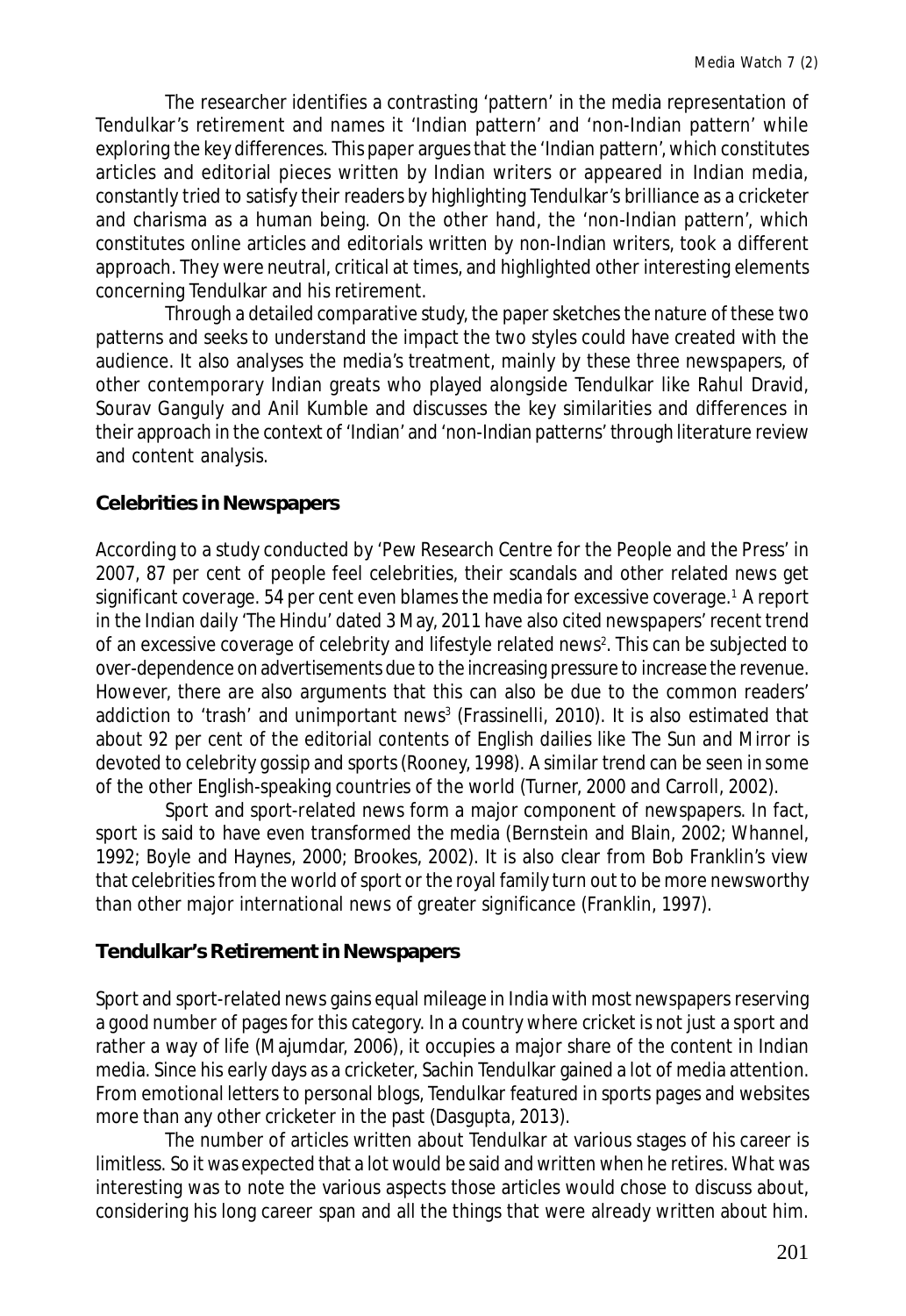Upon careful observation, it can be noticed that the approach in the content of Indian newspapers and the foreign ones were quite different.

The Indian newspapers largely talked about Tendulkar's greatness and his 'God' status in India (Dasgupta, 2013). Majority of those newspapers reminded their readers about what he offered them for 24 long years and warned them about what they would miss from then on. The non-Indian newspapers also mentioned how great a player Tendulkar was but also touched upon some of the other things that need to be looked into at that point of time. There were a couple of online articles from non-Indian authors and those even spoke about Tendulkar as an unfamiliar figure until his retirement or a short while before it. The researcher chose to expand the study to a few online articles like sport based op-eds in websites as well because it is mandatory for a rounded approach of the issues discussed in this paper.

The relevance of this topic accounts to the very limited research done in this area. Sport and media research is an emerging field globally (Bernstein and Blain, 2002) though it hasn't been explored much in India. There are research articles linking sports to other fields like psychology and biochemistry (Gupta, Goswami, Sadhukhan and Mathuri, 1996) and medicine (Ghosh, Ahuja and Khanna, 1985) but not many which deal with analysis of sport in media. A few other articles have discussed Tendulkar as case studies but all of them were again researches in sociology (Nalapat, 2012), advertising (Khatri, 2006) and marketing (Patel and Pratik, 2009), and not mainstream sport and media. There is also some research done on gender studies (Tominari, 2009) and national identity (Malcolm, 2012) linking sport and media but this paper discusses how media (online newspapers editorials in this case) deal with sports stories and how sports personalities (Tendulkar as the centre focus) are portrayed in different ways. A research on the analysis of how mainstream media treats the retirement of sportspersons has never been done before. Moreover, Tendulkar's status as a global icon and the hero of a generation (Rai, 2009) and the stunning worldwide media response on his retirement makes it a very relevant topic of discussion.

# **Contrast in 'Indian' and 'Non-Indian' Patterns**

The central idea of this article was the comparison of three dailies from three different parts of the world – *The Hindu* from India, *The New York Times* from US and *The Guardian* from UK. The argument of the researcher was that the Indian newspaper tried to satisfy their audience by pointing out the greatness of Tendulkar, both as cricketer and human being where as the 'non-Indian' media had a more neutral and critical approach. This contrast was also noticed in majority of other articles and journals from Indian and non-Indian media. The decision to include two newspapers from non-Indian media was to emphasise there is more than one country that follows the same pattern, showing that it is not an editorial stand taken by a particular nation or its national daily. A comparative analysis of a few articles written at the time of his retirement would give a clearer picture.

One of the best examples of this approach by the Indian media would be the article written by Rahul Bhattacharya in the *India Today* (online) on his experience of covering Tendulkar's last first class match. The title of the article itself was 'Among the believers' and the author calls himself a 'devotee' of Tendulkar and narrates how his trip to the ground made him feel like going to a pilgrimage 4. Another Indian writer Siddhartha Vaidyanathan of *ESPN's Cricinfo* (the editor-in-chief is also Indian) in his article 'The grand piano has left the building' remembers Tendulkar as a breath of fresh air during the 1990's when the whole nation was bored watching the same old ads and soap operas on national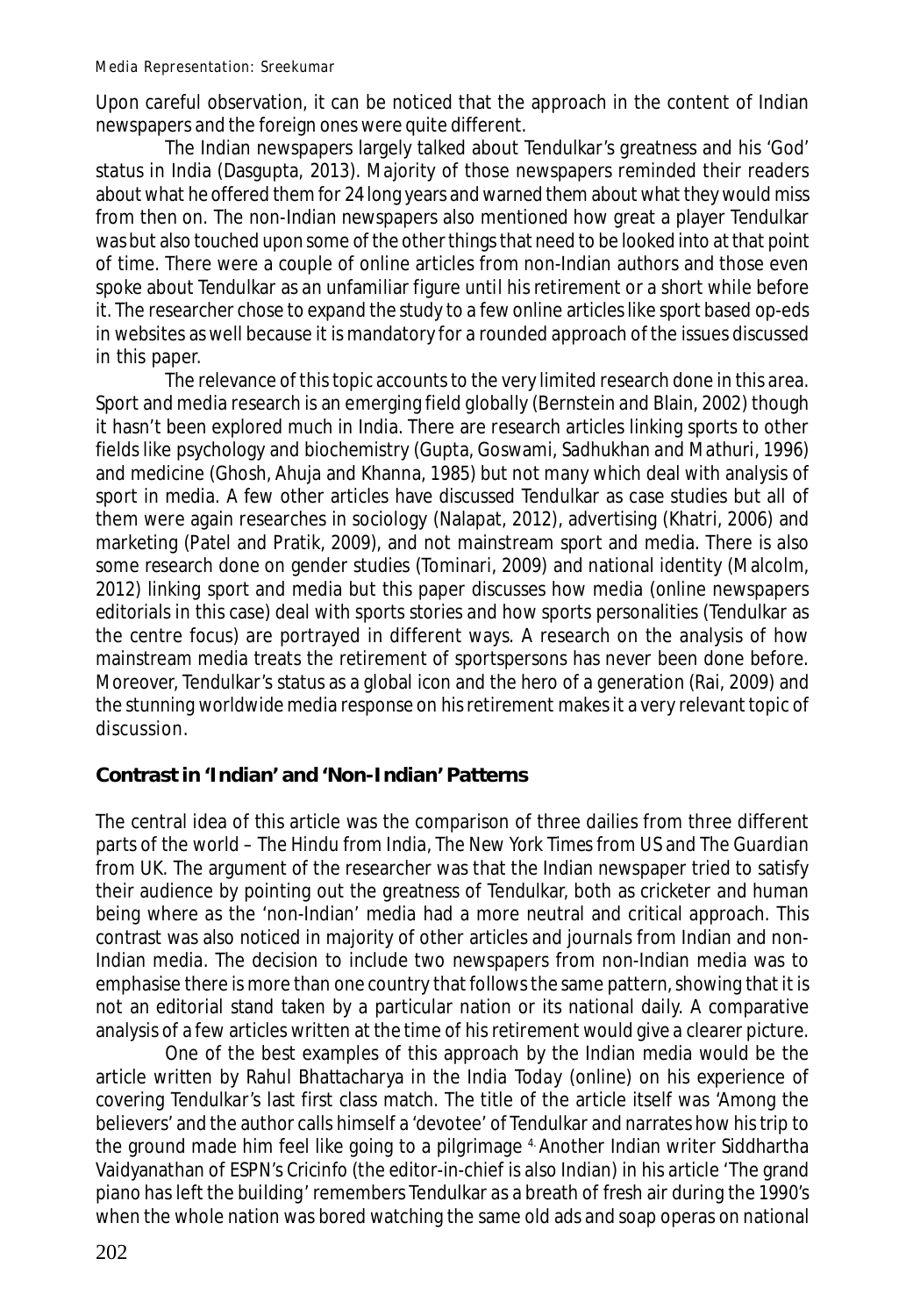TV <sup>5</sup>. The rest of the article just talks about a few innings of Tendulkar that remains in his memory. An article by Nagraj Gollapudi titled 'Tendulkar: composure amid chaos' in the same website discusses a minute-by-minute description and analysis of Tendulkar's last day on the cricket field. The article emphasizes the mood of the crowd and had metaphorical comparisons to 'slaves in olden times' (raising arms like crying out for help) and Tendulkar as their 'savior' <sup>6</sup>.

On the other side, Gideon Haigh, a 'non-Indian' writer and reputed journalist, wrote in his article 'Defining Tendulkar's greatness' that it is this association with our childhood days that makes us 'lose perspective' of Tendulkar or force us to be 'hyperbolic' when we talk about him. Haigh strongly feels Tendulkar had been 'struggling' for form in the last few years and says that his retirement comes as a 'relief' rather than sadness. The second half of the article, once again, follows the 'non-Indian pattern of retirement articles', which the researcher discussed before.

Haigh critically points out two key aspects in Tendulkar's career. He praises Tendulkar on his consistent form for many years but like 'other non-Indian writers', stresses he should have retired right after the 2011 World Cup. Haigh says the Indian selectors would have faced 'challenges' as a result of this but 'Tendulkar' would be in every teamsheet because of his reputation. Haigh also does a comparison of Tendulkar with former Australian captain Ricky Ponting, who has been part of a winning team more times than the Indian. He mentions in the article that the Indian teams that had Tendulkar in the playing eleven managed to hold the number one status in Tests only for a very short while and could never be on top of One-Day International charts, despite having good teams with great players <sup>7</sup>.

The only slight variation to the 'Indian pattern' could be 'Sachin Almighty' written by Shamya Dasgupta, which discusses some of the 'accusations' against Tendulkar during the course of his career. However, the author uses words like 'model sportsperson' and 'infallible' to describe Tendulkar, showing similarities to the 'pattern' adopted by some of the other Indian writers mentioned earlier. True to the 'Indian pattern', the author gives explanations to all the accusations and concludes saying that despite all that Tendulkar remains 'a giant of the modern game' (Dasgupta, 2013).

It is to be noted that the approach of 'non-Indian media/writers' could not be because of the fact that Tendulkar does not belong to their nation. This can be proved by considering how they dealt with the retirements of other Indian greats like Rahul Dravid, Sourav Ganguly and Anil Kumble who played during Tendulkar's era. The 'non-Indian' articles on Rahul Dravid at the time of his retirement, for instance, have all followed a different 'pattern'. *The Guardian*'s article by Rob Smyth talked about Dravid's genius', his 'mastery with the bat' and his 'humble nature on and off the pitch'<sup>8</sup> . Former England cricketer, commentator and coloumnist Nasser Hussain wrote in *Daily Mail Online* about why he 'didn't want Dravid to retire' with the kind of knocks he produced on tough pitches<sup>9</sup>. Derek Pringle, in *The Telegraph*, wrote about Dravid's greatness, 'courtesy', and had statistics which showed that he's better than Tendulkar when Indian played abroad<sup>10</sup>. Pringle's colleague in *The Telegraph*, Alan Tyers wrote how and why Dravid, with his batting skills, is 'more popular than Tendulkar in England'. There was no criticism in any of these articles<sup>11</sup>.

In the section on findings and discussions, this paper will analyse how the retirement of some of these cricketers, Dravid, Ganguly and Kumble, were specifically dealt with in the 'non-Indian' newspapers, namely *The Guardian* and *The New York Times,* in contrast to Tendulkar's retirement. This paper identifies three theories, which are applicable to the study, to demonstrate media framing. The first of them, media discourse analysis talks about the discourses shown by media to create a particular image or to make them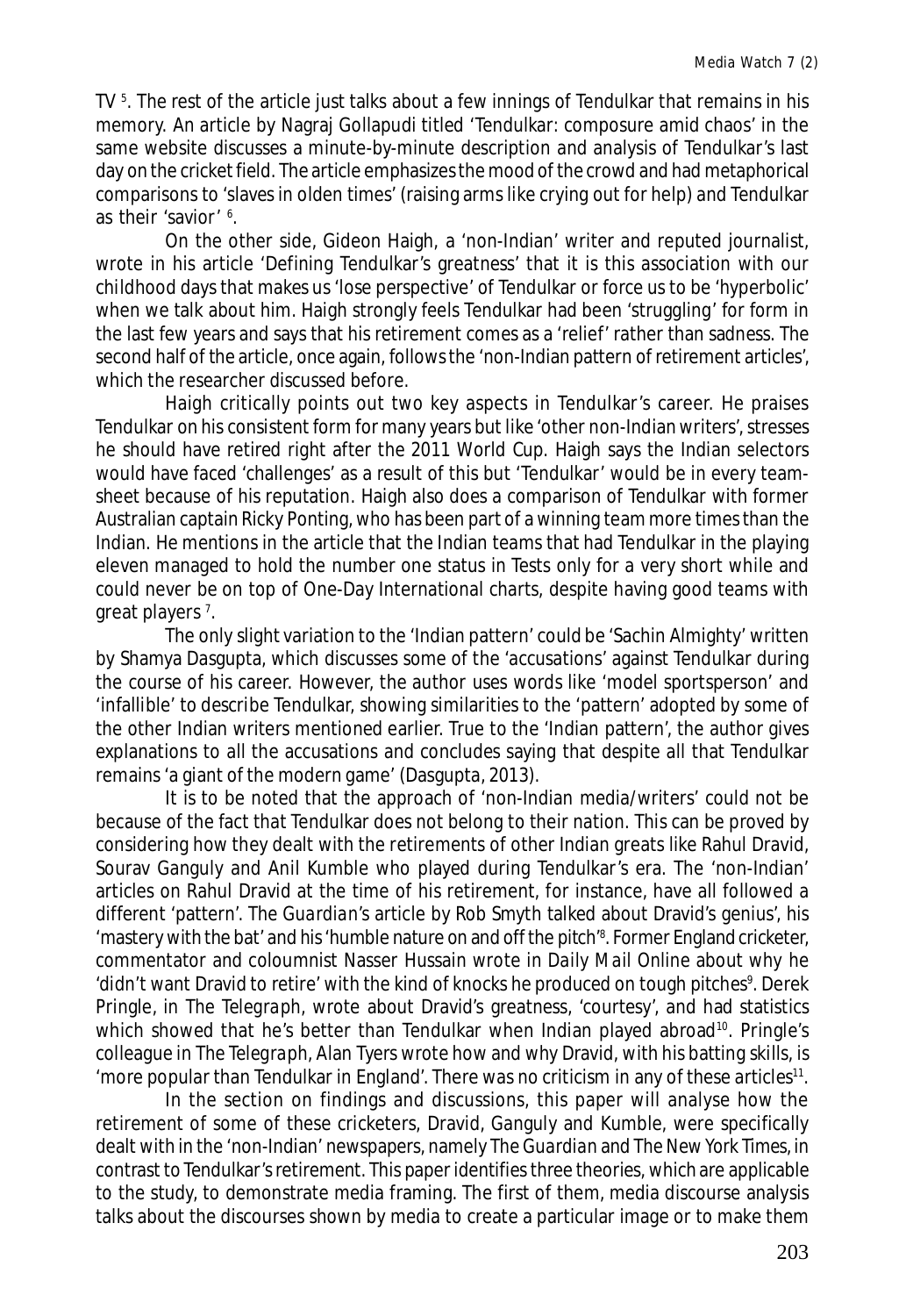Media Representation: Sreekumar

interpret the content in a particular way. It can be with regard to the structure, style or even with the words and phrases used (1807 Commemorated, The abolition of the slave trade, 2007). The racist discourse adopted by the British presses to show their white 'class domination' is an example of this sort of framing. The use of pronouns like 'us', 'them', 'we' clearly demonstrates the pattern adopted by newspapers (Van Dijk, 1991). The application of the theory is clearly seen in this paper where the 'Indian pattern' has adopted discourses in showing Tendulkar as an 'icon' and 'God' in all his retirement articles.

The second theory applicable to this study is frame analysis. Communication sources like news organizations use the frame analysis method to define and construct an issue or controversy to create public opinion (Nelson, Oxley and Clawson, 1997). It is a related method to analyse discourses (Scheufele, 1999) and creates a situation where the facts or idea in the content may be interpreted in a particular way (Kuypers, 2009). In this paper, we see how the 'Indian pattern' frames sports persons as 'heroes' and 'role models'. The mindset of the writers/editors can clearly marked out with this type of framing.

Agenda setting is another theory that is highly applicable to the concepts discussed in the paper. The theory discusses the ability of media to influence public agenda and opinion (McCombs and Shaw, 1972). The Indian pattern's attempt to impose their agenda on the readers can be clearly identified with the help of this theory. The researcher argues that the 'Indian pattern' comes to the conclusion that it is the only way to approach Tendulkar's retirement and tries to create an impression that it is the desired approach from the audience point of view, with an idea of satisfying them.

These three theories can be aggregated to study the mediated sport theory, which constitutes the most important aspect of this paper. Sport and media is so much associated these days that it very important to discuss their relationship (Bernstein and Blain, 2002). Blain, in particular, points out the importance of integrating aspects like sport, media, culture and ideology for better results. This paper, as explained previously, blends sport and media in a slightly different manner from previous researches in this area.

# **Methodology**

*The Hindu* is used as a representative of all Indian newspapers for this study to show the 'Indian pattern' of news treatment and analysis in Tendulkar's retirement. It explains how *The Hindu*, like almost all Indian newspapers/news websites idolised Tendulkar through their articles and how they limited their content to mere epitomizing Tendulkar's game and personality. The paper discovers the contrasting approach of some of the other 'non-Indian articles' on the web, where all of them discussed certain other key aspects and diverse analysis, which includes some criticism as well. The researcher has used content analysis as the research method. To do a comparative analysis with *The Hindu*, the paper uses *The Guardian* and *The New York Times* as representatives of 'non-India articles'. *The Guardian* and *The New York Times*, like *The Hindu*, are leading national dailies from UK and US, respectively. The variety in the structural content of those articles was also another reason for taking them for the study. The time frame for content analysis was chosen as October 10 to November 16, the day he announced his retirement to the last day of his career, as it would cover almost all the stories related to his retirement. However, a couple of articles after his retirement date have also been considered because of some interesting observations in them.

The paper also looks to discuss the variables and non-variables used for the study of the various online editorials and online articles dealing with Tendulkar's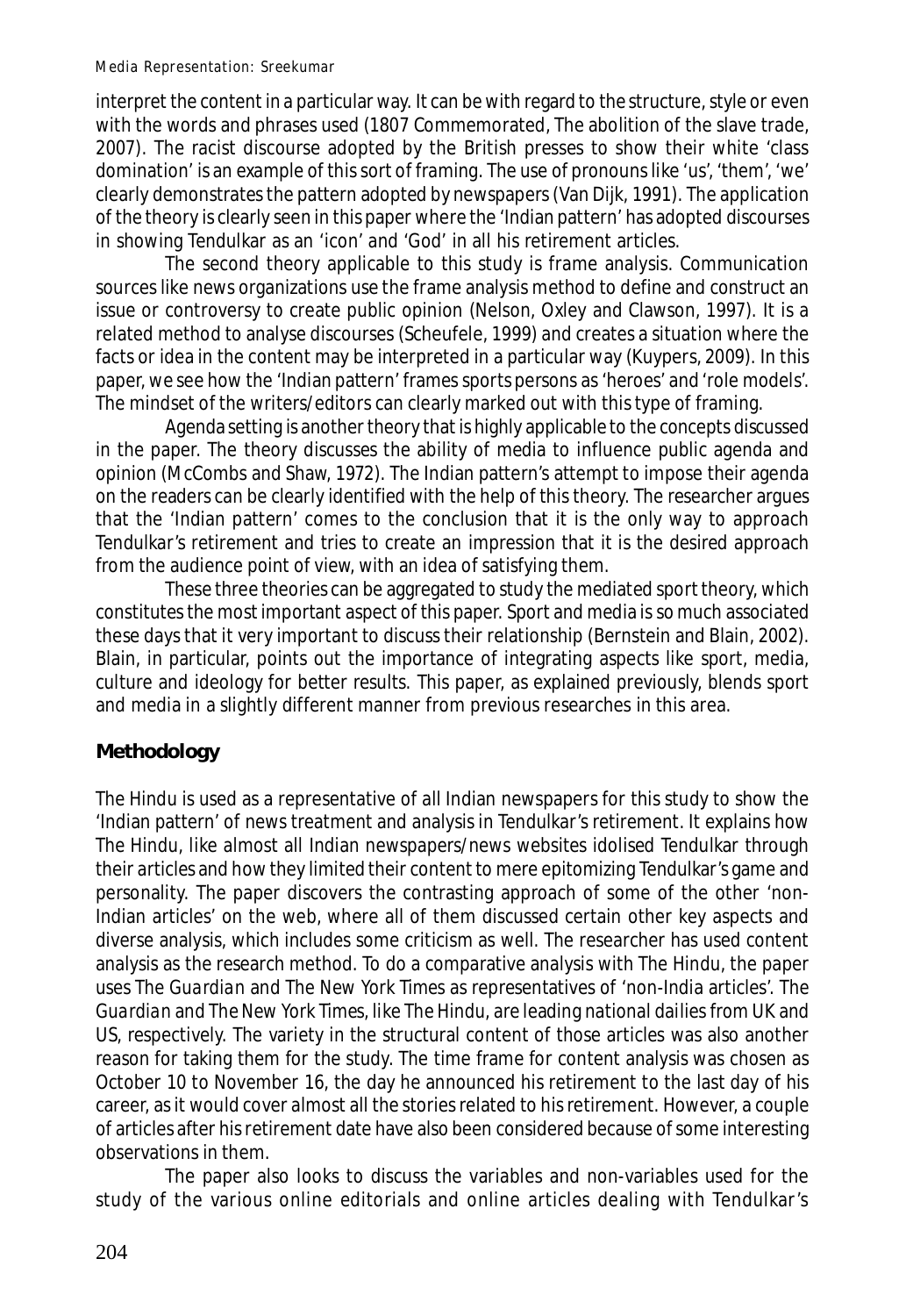retirement. The researcher has identified two patterns - 'Indian' and 'non-Indian', which will be the variables. The sub-variables would be 'style adopted', 'words used', 'presentation structure' and 'mood creation'. The analysis of the variables and sub-variables is done in findings and discussions.

#### **Findings and Discussions**

It is important to discuss the difference in approach of these (*The Hindu*, *The Guardian* and *The New York Times*) newspapers (online versions) while dealing with the retirement of other Indian greats like Rahul Dravid, Sourav Ganguly and Anil Kumble. This is to show that the Indian newspaper had no change in its one-dimensional approach while the non-Indian newspapers adopted a different style. Still being neutral, these non-Indian newspapers discussed about all aspects of these cricketers, including some interesting analyses and observations. The neutrality in the approach can be observed from the fact that there was no intention to unreasonably question these cricketers, in terms of skill or timing of retirement, at any point. The approach is decided based on various factors and circumstances leading to the retirement of the cricketers. This is unlike the Indian pattern, which focused on factors like 'image' of the cricketer or the 'feel good' factor of the readers.

*The Hindu*'s editorial (published on 11 October 2013) titled 'The legend bids adieu' calls Tendulkar a 'phenomenon' and 'cricket's biggest icon'<sup>12</sup>. So did Vijay Lokapally, special correspondent of the same newspaper, who even says his poor stint as a captain was because of the limited commitment and intensity offered by his teammates, who were 'lesser mortals'<sup>13</sup>. Nirmal Shekar, Sports Editor of this newspaper, recalls Tendulkar as someone who 'defined the possible and the impossible<sup>'14</sup>. His article during Dravid's retirement had a similar approach, where he described him as a 'warrior', 'marvel' and even compared him to Steve Waugh, Pete Sampras, Marlon Brando and Picasso<sup>15</sup>.

The non-Indian newspapers (online versions) had a different approach from Tendulkar's articles even though it had variety and mix in their content. These newspapers also didn't have much disagreement on the timing of their retirements, except in Kumble's case only because he bowed out after a drawn Test match. Even there, the writer wrote 'it was always on the cards'. *The Guardian* lauded Kumble's achievements as a leg-spinner, his 'bravery' by recalling his 'fractured jaw' incident in an old Test match and his abilities as a true 'match winner'<sup>16</sup>. The article was a good analysis of a variety of aspects including his skills, past battles, and his records as India's lead bowler for many years.

On another former Indian captain Ganguly, *The Guardian* wrote a lengthy retirement piece on why he will remain 'one of the most significant and influential Indian cricketers of all-time'. The article, true to the 'non-Indian pattern 'of having variety in content and approach, also talks about the writer's surprise meeting with the cricketer at a shop in England, his attitudes on and off the field and about his hometown, Kolkata<sup>17</sup> . *The Guardian*'s retirement article on Dravid also had interesting discussions about the respect Steve Waugh had for him and his 'humble' nature, apart from his abilities as cricketer and his qualities as a selfless team-man<sup>14</sup> . *The New York Times*' retirement article on Dravid, like the newspapers approach to Tendulkar's retirement, discussed interesting quotes about him from various cricketers like Rohit Sharma, Jason Gillespie, Ed Smith and British filmmaker Sam Collins, apart from facts and figures on his career<sup>18</sup>. Even the Tendulkar articles in these 'non-Indian' newspapers had variety in content and approach. It will be discussed further in the analysis of variables and sub-variables.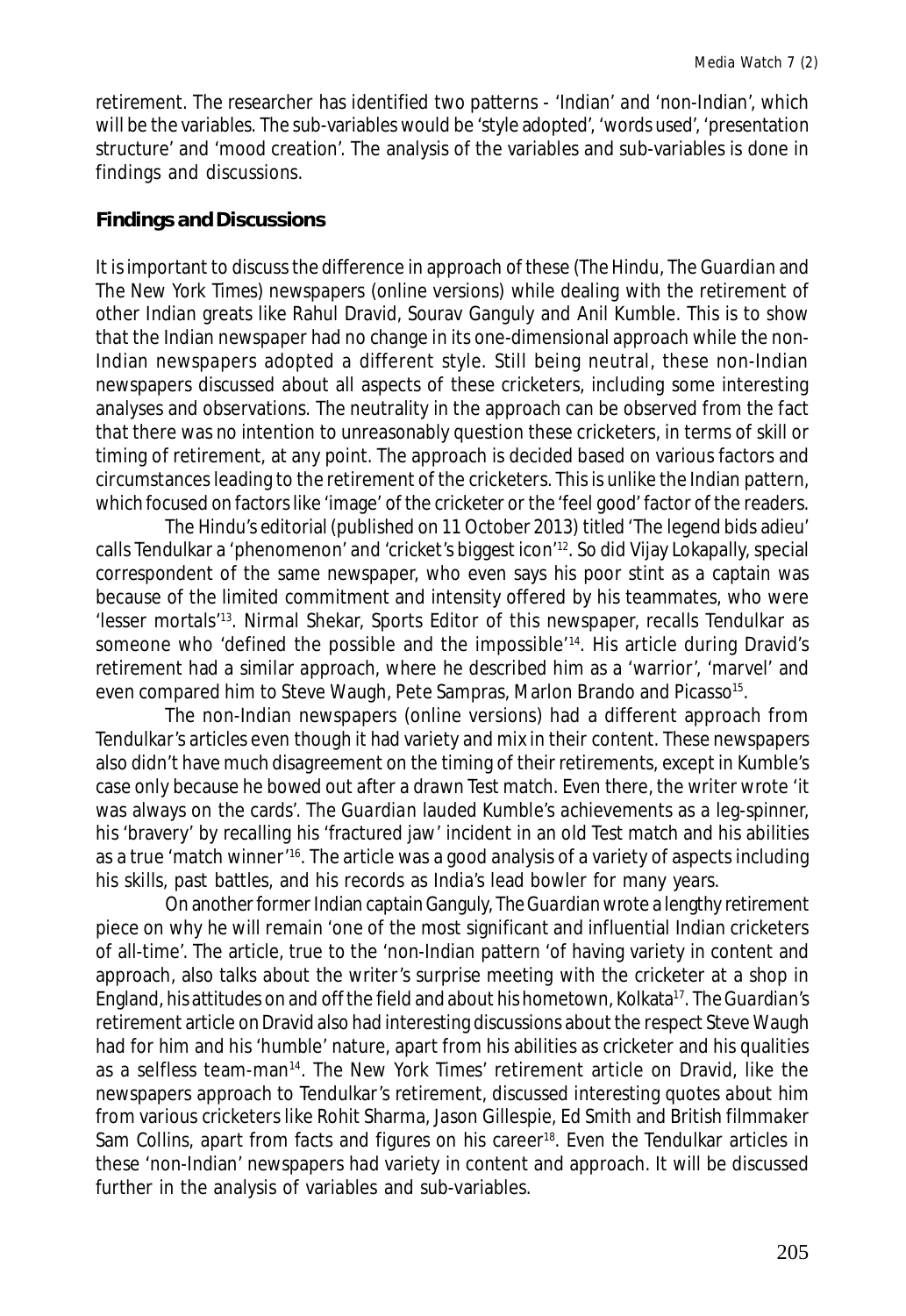# **Analysis**

Variables : (i) Indian pattern (ii) Non-Indian pattern; Sub-variables: (i) Style, (ii) Words used, (iii) Variety in content, and (iv) Mood

**Style** – In the Indian pattern, we can identify idolizing in the writing style adopted. It also has many instances of writers praising Tendulkar's greatness, highlighting his game and personality. The non-Indian pattern is identified as neutral, objective and straightforward. Certain negative aspects are pinpointed and there is also some reality check about his slump in form.

**Words used** – Many mythical words like 'God', 'savior' and 'marvel' have been used in the Indian pattern whereas a more realistic approach is made in the non-Indian pattern. It also uses words like 'great' but doesn't go to the extent of raising Tendulkar to a God-like status.

**Variety in content** – As the Indian pattern went on narrating how great Tendulkar was (in multiple ways), the non-Indian pattern discussed other key and interesting observations that could be of interest to the readers. *The Guardian* online sketched the differences between his hometown Mumbai of the past and the present, in an effort to show how much the city has changed during the span of his career <sup>19</sup> while *The New York Times* online focused more on his game and discussed about how he could have timed his retirement to perfection. The paper also talked about how Tendulkar represents India globally and how different he is from all the other public figures in the country  $^{20}$ .

**Mood** – The Indian pattern attempted to create a sense of loss by recalling Tendulkar's past and present and how badly he will be missed by the public. The non-Indian pattern, on the other hand, observed people's reaction to the news and compared their feelings (mourning) to that at the time of Mahatma Gandhi's (*The New York Times* online) and Princess Diana's (*The Guardian* online) death.

# **Conclusion**

The arguments in this paper was on the difference in approach of the Indian and non-Indian media in the online editorial coverage of Sachin Tendulkar's retirement. The paper discusses why and how Tendulkar's retirement was covered in selected Indian and non-Indian media. The researcher cited facts and figures to discuss the rise of celebrity coverage in newspapers, which included portrayal of sport and sport-related personalities in media. The paper also mentions about the media coverage of Tendulkar during his career and the style adopted in some of the articles written about him.

The central focus of the paper is the contrasting approach of the 'Indian' and 'non-Indian patterns' in the coverage of Tendulkar's retirement. The researcher does a comparative study of online articles and op-eds from both patterns to identify and demonstrate the contrast. A study of the articles and editorials in the three main national dailies (*The Hindu*, *The Guardian*, *The New York Times*) chosen for the study is also done to show the difference in treatment. The retirement articles of other Indian greats in these newspapers is also analysed and compared them with the ones on Tendulkar. A number of variables and sub-variables are identified and analysed to discuss the key differences in the two 'patterns'.

The paper concludes that the approach of the 'non-Indian pattern' is objective and neutral in their approach and at no particular juncture, idolised Tendulkar. Neither did they give comparisons to 'God' nor did they say he was mediocre. Accepting his greatness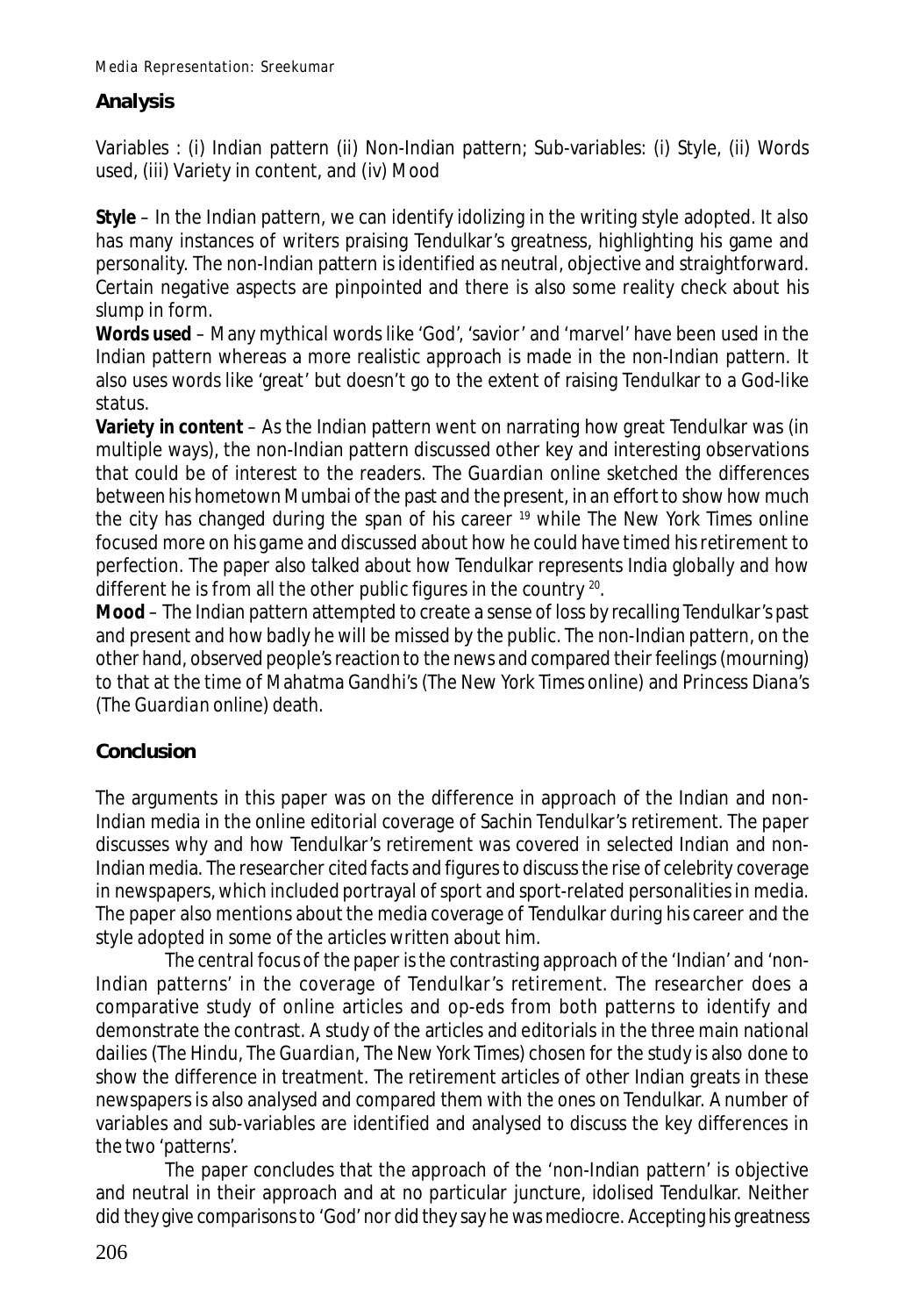as a player, the non-Indian pattern pointed out certain things that would have made him greater. The 'Indian pattern' focused on highlighting Tendulkar's brilliance as a cricketer, showering endless praise on his humble nature and repeatedly re-establishing his alreadyaccepted status as 'one of the greatest public icons of India' (Kidambi, 2011).

### **References**

- Bernstein, A & Blaing, N. (2002). 'Sport and the Media: The Emergence of a Major Research Field', 1-30.
- Boyle, R & Haynes, R. (2000). 'Power Play: Sport, the Media, and Popular Culture'. *London: Addison Wesley.*
- Breeze, R. (2009). 'Tarnished stars: The discourses of celebrity in the British tabloid press', 10, 7-18.
- Brookes, R. (2002). 'Representing Sport'. *London: Arnold.*
- Carroll, S. (2002). 'Review: Fame Games: the Production of Celebrity in Australia'. *Melbourne Historical Journal 30.*
- Dasgupta, S. (2013). 'Sachin almighty'. *Sport in Society: Cultures, Commerce, Media, Politics,* 16 (1), 33-44.
- Dominic, M. (2012). 'Figuring Freddie: Andrew Flintoff, the Ashes and English national identity'*, Sport in Society: Cultures, Commerce, Media, Politics.* 15 (8), 1070-1085.
- Fernandes, L. (2000). 'Nationalizing `the global': media images, cultural politics and the middle class in India', *Media, Culture & Society*. 22, 611-628.
- Franklin, B. (1997). 'Newzak and News Media'. *London: Arnold.*
- Ghosh, A. K., Ahuja, A & Khanna, G.L. (1985). 'Pulmonary capacities of different groups of sportsmen in India'. *British Journal of Sports Medicine,* 19 (4), 232-234.
- Gupta, S., Goswami, A., Sadhukhan, A.K & Mathuri, D.N. (1996). 'Comparative study of lactate removal in short term massage of extremities, active recovery and a passive recovery period after supramaximal exercise sessions'. *International Journal of Sports Medicine,* 17 (2), 106-110.
- Khatri, P. (2006). 'Celebrity Endorsement: A Strategic Promotion Perspective'. *Indian Media Studies Journal,* 1 (1), 25-37.
- Kidambi, P. (2006). 'Hero, celebrity and icon: Sachin Tendulkar and Indian public culture'. *Cambridge University Press,* 187-202.
- Kuypers, J. A. (2009). 'Rhetorical Criticism: Perspectives in Action'. *Lexington Press.*
- Majumdar, B. (2006). 'The Illustrated History of Indian Cricket'. *Tempus Publications*.
- Malcolm, D. (2012). 'Sport and Sociology'. *Routledge: Taylor and Francis Group*.
- Malcolm, D. (2012). 'Sport in Society: Cultures, Commerce, Media, Politics'. *Routledge: Taylor and Francis Group.*
- McCombs, M. Shaw, D. (1972). 'The agenda-setting function of mass media'. *Public Opinion Quarterly,* 36 (2), 176-187.
- Naha, S. (2012). 'Producing the First Indian Cricketing Superhero: Nationalism, Body Culture, Consumption and the C.K. Nayudu Phenomenon', *The International Journal of the History of Sport*. 29(4), 562-582.
- Nalapat, A & Parket, A. (2005). 'Sport, Celebrity and Popular Culture: Sachin Tendulkar, Cricket and Indian Nationalism'. *International Review for the Sociology of Sport,* 40 (4). 433-446.
- Nelson, T.E., Oxley, Z.M. and Clawson, R.A. (1997). 'Toward a Psychology of Framing Effects'. *Springer,* 19 (3), 221-246.
- Pratik, P.C. (2009). 'Impact of Celebrity Endorsement on Brand Acceptance'.
- Rai, R. (2009). 'Sachin Tendulkar: The road from being a cricketer to becoming a cultural brand icon'.
- Rooney, D. (1998). 'Dynamics of the British tabloid press'. *Journal of the European Institute for Communication and Culture,* 5 (3), 95-107.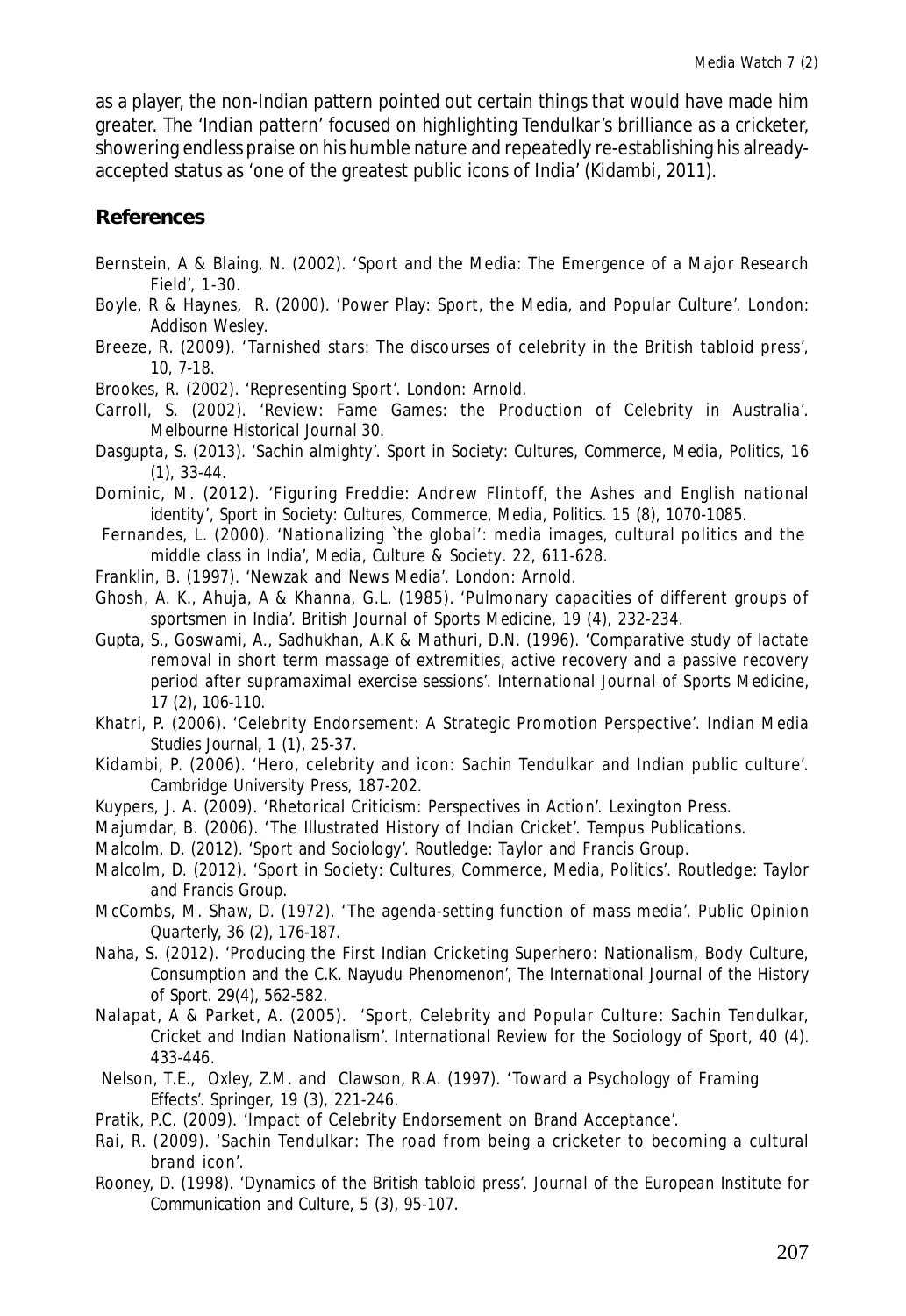- Scheufele, Dietram, A. (1999). 'Framing as a Theory of Media Effects'. *Journal of Communication*, 49 (4), 103-122.
- Tominari, A. 2009. 'Comparison of female and male sports hero constructions in newspaper coverage'. 4, 1-18.
- Turner, G., Bonner, F & Marshall, P. (2000). 'Fame Games: The production of celebrity in Australia'. *Cambridge: Cambridge University Press.*

Van Dijk, T. (1991). '*Racism and the Press'*. *New York and London. Routledge.*

Whannel, G. (1992). 'Fields of Vision: Television, Sport and Cultural Transformation'. *London: Routledge.*

'1807 Commemorated, The abolition of the slave trade'. (2007). *Institute for the Public Understanding of the Past and the Institute of Historical Research.*

### **Internet Sources**

- 1. 'Public blames media for too much celebrity coverage'. (2007). http://www.peoplepress.org/2007/08/02/public-blames-media-for-too-much-celebrity-coverage/ Pew Research Centre for the People and the Press, August 2, 2007.
- 2. 'Indian media shifting to celebrity, lifestyle coverage: report'. *The Hindu*. (2011) http:// www.thehindu.com/news/national/indian-media-shifting-to-celebrity-lifestylecoverage-report/article1988233.ece ) May 3, 2011.
- 3. Frassinelli, B. (2010). 'Our obsession with celebrity news coverage'. *Times News Online*. http://www.tnonline.com/2010/aug/07/our-obsession-celebrity-news-coverage August 7, 2010.
- 4. Bhattacharya, R. (2013). 'Among the believers'. https://cricket.yahoo.com/news/amongthe-believers-092931371.html
- 5. Vaidyanathan, S. (2013). 'The grand piano has left the building'. http:// www.espncricinfo.com/sachinfarewell/content/story/689263.html
- 6.Gollapudi, N. (2013). 'Tendulkar: composure amid chaos'. http://www.espncricinfo.com/ india-v-west-indies-2013-14/content/story/689515.html
- 7.Haigh, G. (2013). 'Defining Tendulkar's greatness'. Reproduced from *India Today*. https:// cricket.yahoo.com/news/defining-tendulkar-s-greatness-075523891.html
- $8.$  Smyth, R. (2012). 'Rahul Dravid India's genius who could see way beyond the boundary'. *The Guardian.* http://www.theguardian.com/sport/blog/2012/mar/09/rahuldravid-india-genius-boundary
- 9.Hussain, N. (2011). 'India can't afford to let run-machine Dravid retire now'. *Daily Mail Online.* http://www.dailymail.co.uk/sport/cricket/article-2028613/Nasser-Hussain-India- let-Rahul-Dravid-retire.html
- <sup>10.</sup>Pringle, D. (2012). 'Rahul Dravid's retirement provokes applause from all over the cricketing world'. *The Telegraph.*

 http://www.telegraph.co.uk/sport/cricket/international/india/9132755/Rahul-Dravidsretirement-provokes-applause-from-all-over-the-cricketing-world.html

- 11.Tyers, A. (2012). 'Was Rahul Dravid better than Sachin Tendulkar? No, but he was more beloved in England'. *The Telegraph*. http://www.telegraph.co.uk/sport/cricket/ international/india/9131539/Was-Rahul-Dravid- better-than-Sachin-Tendulkar-No-buthe-was-more-beloved-in-England.html
- 12.'The legend bids adieu'. (2013). *The Hindu* editorial. http://www.thehindu.com/opinion/ editorial/the-legend-bids- adieu/article5222178.ece October 11, 2013.
- 13.Lokapally, V. (2013). 'An icon departs'. *The Hindu.* http://www.samachar.com/an-icondeparts-nklaLDcgjba.html
- 14.Shekar, N. (2013). 'The master sets his exit date'. *The Hindu.* http://www.thehindu.com/ sport/cricket/the-master-sets-his-exit-date/article5221259.ece
- 15.Shekar, N. (2012). 'Celebrating Indian cricket's altruist'. *The Hindu*. http:// www.thehindu.com/opinion/columns/nirmal\_shekar/celebrating-indian-cricketsaltruist/article2978857.ece